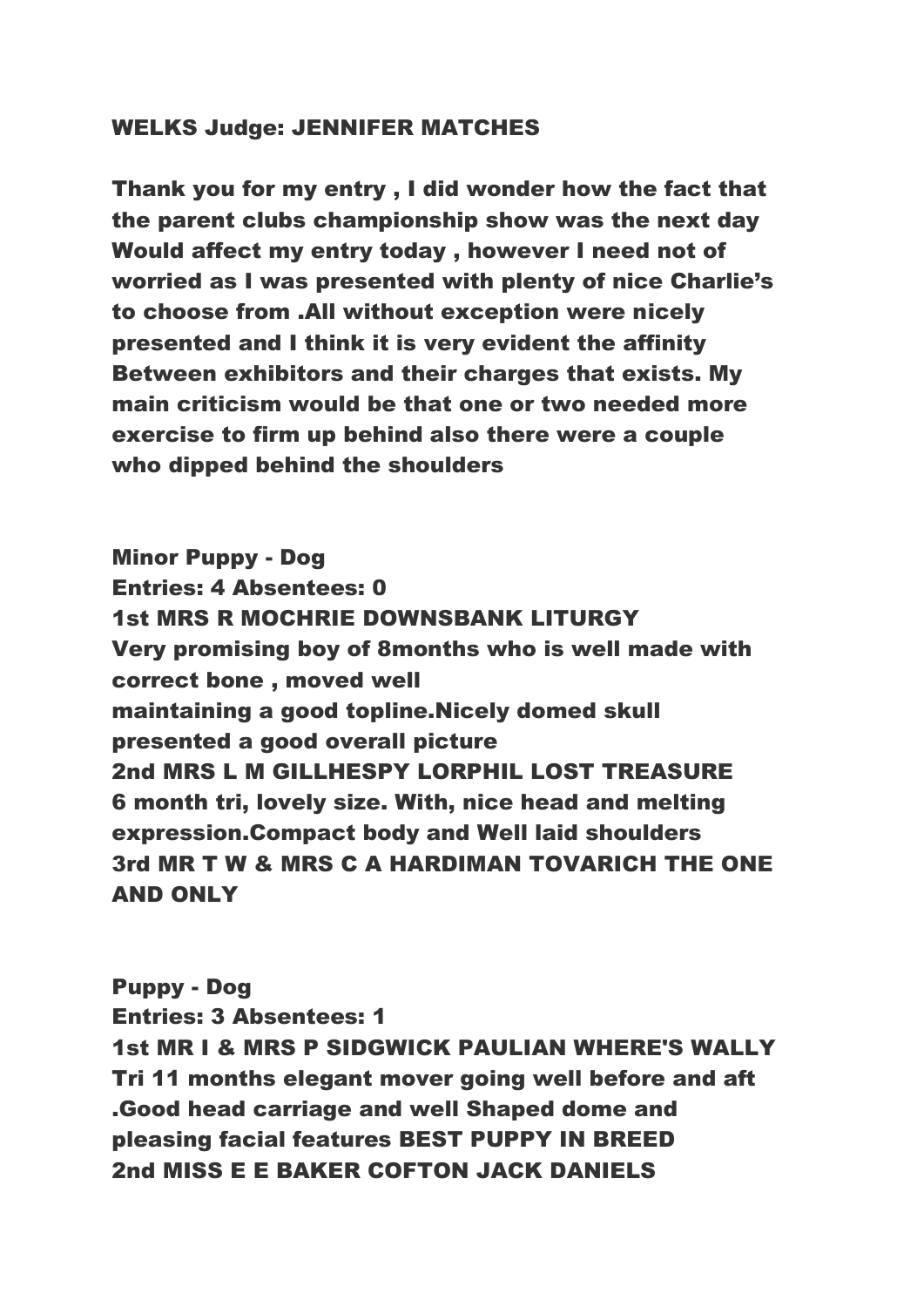Nice b/t that covered the ground well, good broad chest. A very happy shower

Junior - Dog Entries: 5 Absentees: 0 1st MISS M MALLOWS X-JEWEL OD DVOU ORECHU BINGLUI (IMP CZE) Lovely well-made b/t who everything in his power to throw away his chances! compact Cobby with good shoulder placement , well cushioned muzzle and dark eye 2nd MR R F & MRS E A RUSHTON JUSTACHARMA HE IS SO MAGIC AT TIFLIN Nice well balanced Blenheim who moved well with straight movement , Attractive head just preferred the shape and build of 1 3rd MR & MRS S C SMITH JUSTACHARMA ONE SO MAGIC

Yearling - Dog Entries: 4 Absentees: 1 1<sup>st</sup> MR P & MRS S BOYER POMELO NEVER ENDING **STORY** Tri of good type nice shaped body and good shoulder placement .Pleasing expression With dark eye and well cushioned muzzle .Coat of correct texture...Closely followd by 2<sup>nd</sup> MRS J COUPLAND TUCHERISH GUILTY VERDICT Tri with lovely head properties. Good well demonstrating good hind movement Could use a bit more weight to advantage 3rd MR M & MRS S LEACH KHANDRO SOMETHING TELLS ME ()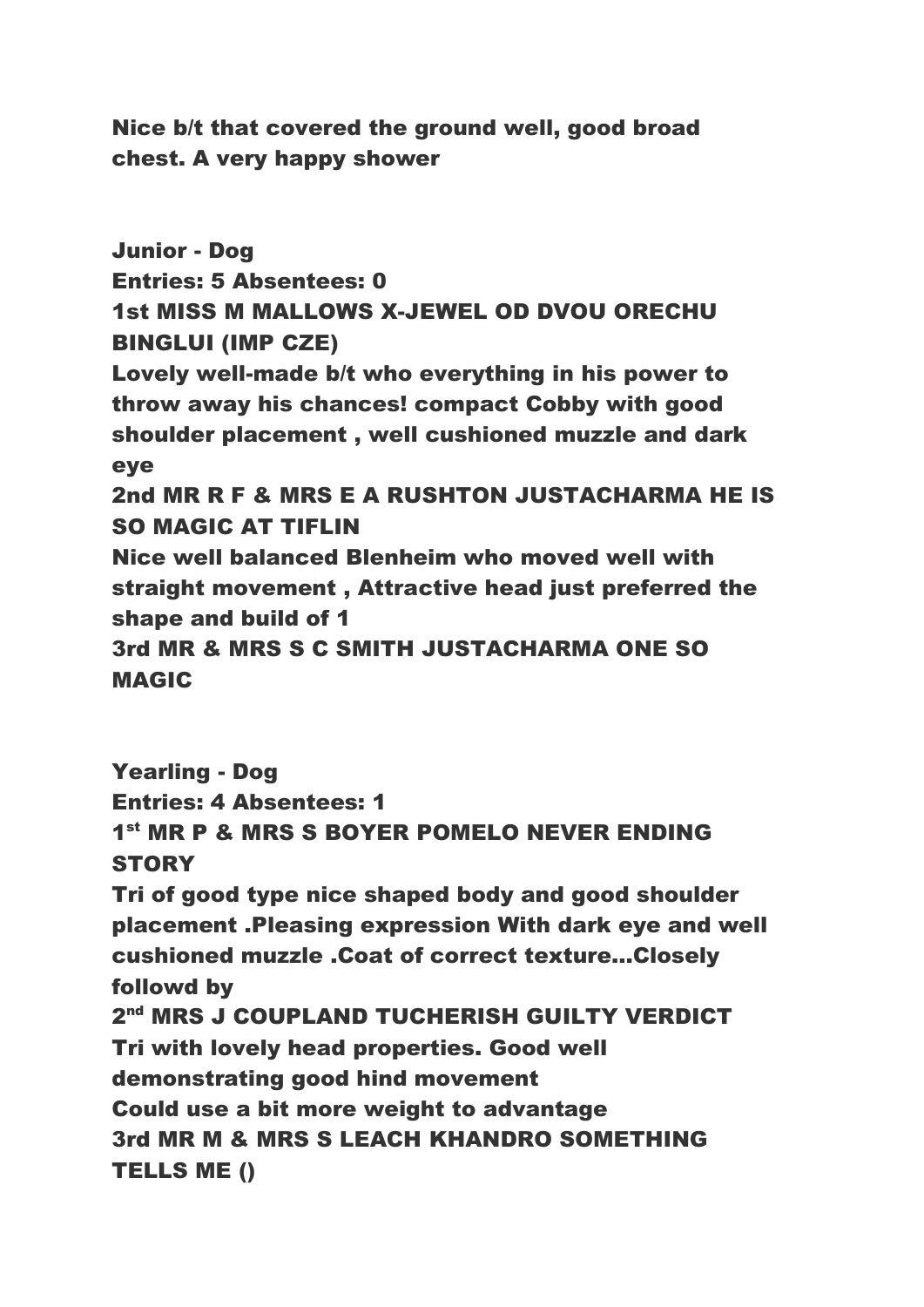Post Graduate - Dog Entries: 8 Absentees: 0 1st MRS L M GILLHESPY& MISS E MCINALLY LORPHIL TREASURE ISLAND This tri is of lovely size and build , good deep chest and short level back Broad skull with wide muzzle .Showed very well 2nd MRS C BOWLES-ROBINSON BALDAGON BRECON JW This boy is his own worst enemy , beautiful shape and make .Pleasing expression And beautifully cushioned muzzle...moved soundly 3rd MISS S MADDISON PENEMMA RAPHAEL

Open - Dog Entries: 7 Absentees: 1

1st MRS T M JACKSON CH AMANTRA REGAL DUKE Caught my eye on entering the ring, ideal size and make , good bone , wide chest and well laid shoulders .Moved with straight driving movement behind , his movement was elegant and free .Well shaped skull and lovely expression , good shower who never put a foot wrong CC and Best of Breed

2nd MR & MRS S C SMITH CH HEADRA'S TRULY MAGIC IS JUSTACHARMA

A very worthy champion , I love this boys general aplomb .Beautifully constructed he moves Elegantly and with drive behind Broad skull and masculine expression .good showman Who is well presented .Pushed hard for top honours

3rd MRS M J HUNTER MAYNORTH SHADES OF HEAVEN AT HOOEBARTON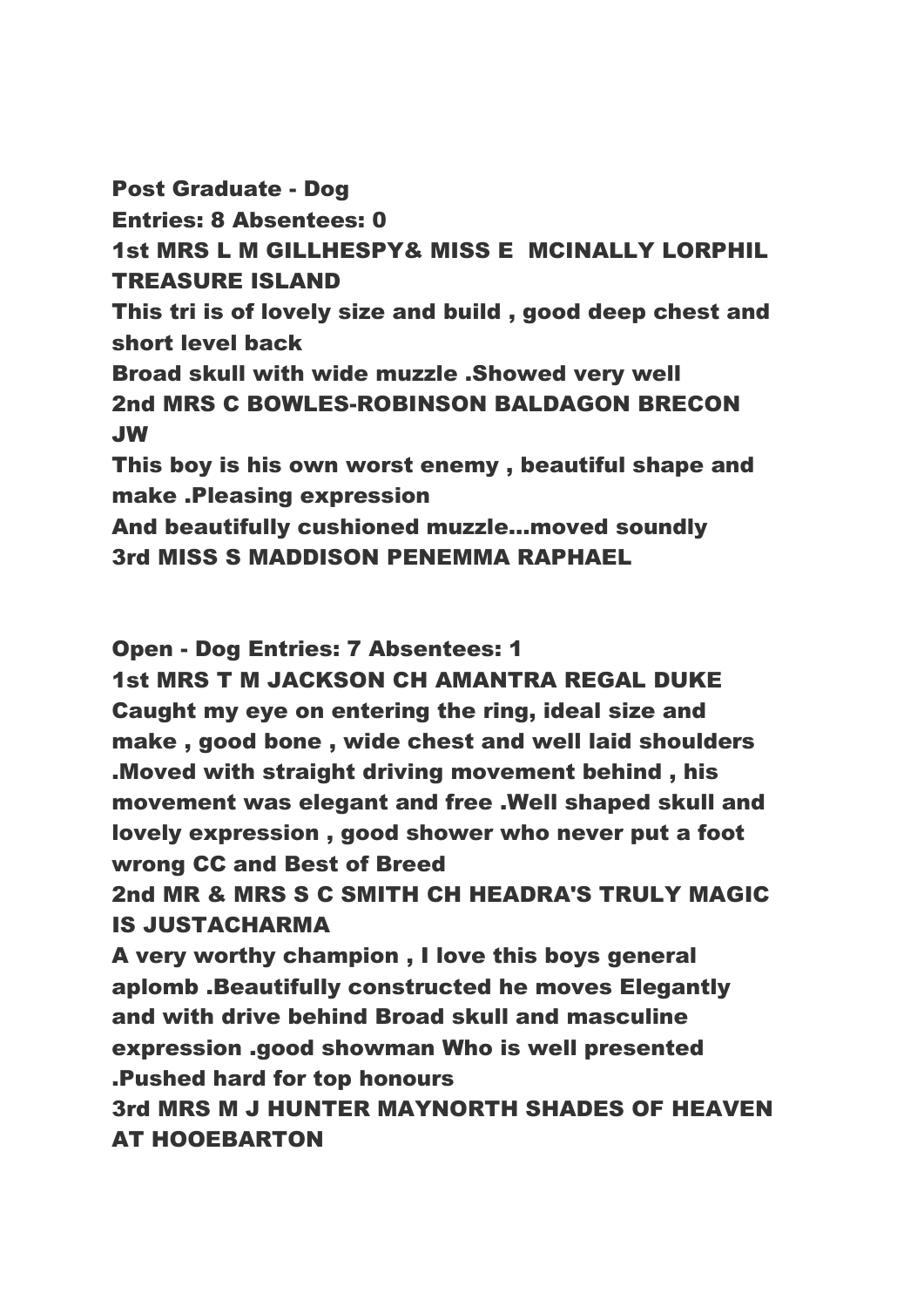# Veteran – Bitch Entries: 1 Absentees: 0 1st MRS J COUPLAND CH TUCHERISH CLEMENCY This bitch can certainly move round the ring presenting a lovely profile .She moves with Such drive and maintains an excellent top line .Deep broad chest , well domed skull an lovely finish to face - a very worthy champion

## Minor Puppy – Bitch Entries: 3 Absentees: 0 1st MR M L & MRS K L AUSTIN COFTON DANCING THROUGH LIFE

Very promising puppy lovely shaped with feminine expression .Well placed nose and correct width of muzzle –will trouble the best as she matures 2nd MRS R MOCHRIE DOWNSBANK VESPER –nice tri bitch not as settled as 1.

Nice head with good dark eye .I am sure these 2 will change places often –two very promising bitches 3rd MR J BLEWETT & MR R SMITH OTHMESE CELTIC PURDITA

Puppy - Bitch Entries: 3 Absentees: 0 1sT MRS C CHAMPION & MISS V HARVEY LANKCOMBE CLARA BOW Tri with good broad skull and nicely bodied for age, moved with purpose. Good head carriage and level top line 2nd MR J BLEWETT & MR R SMITH OTHMESE SAPHIRE Sweet bitch , lovely shaped head with typical expression .very elegant but somewhat skittish On the move , sure she will have a promising future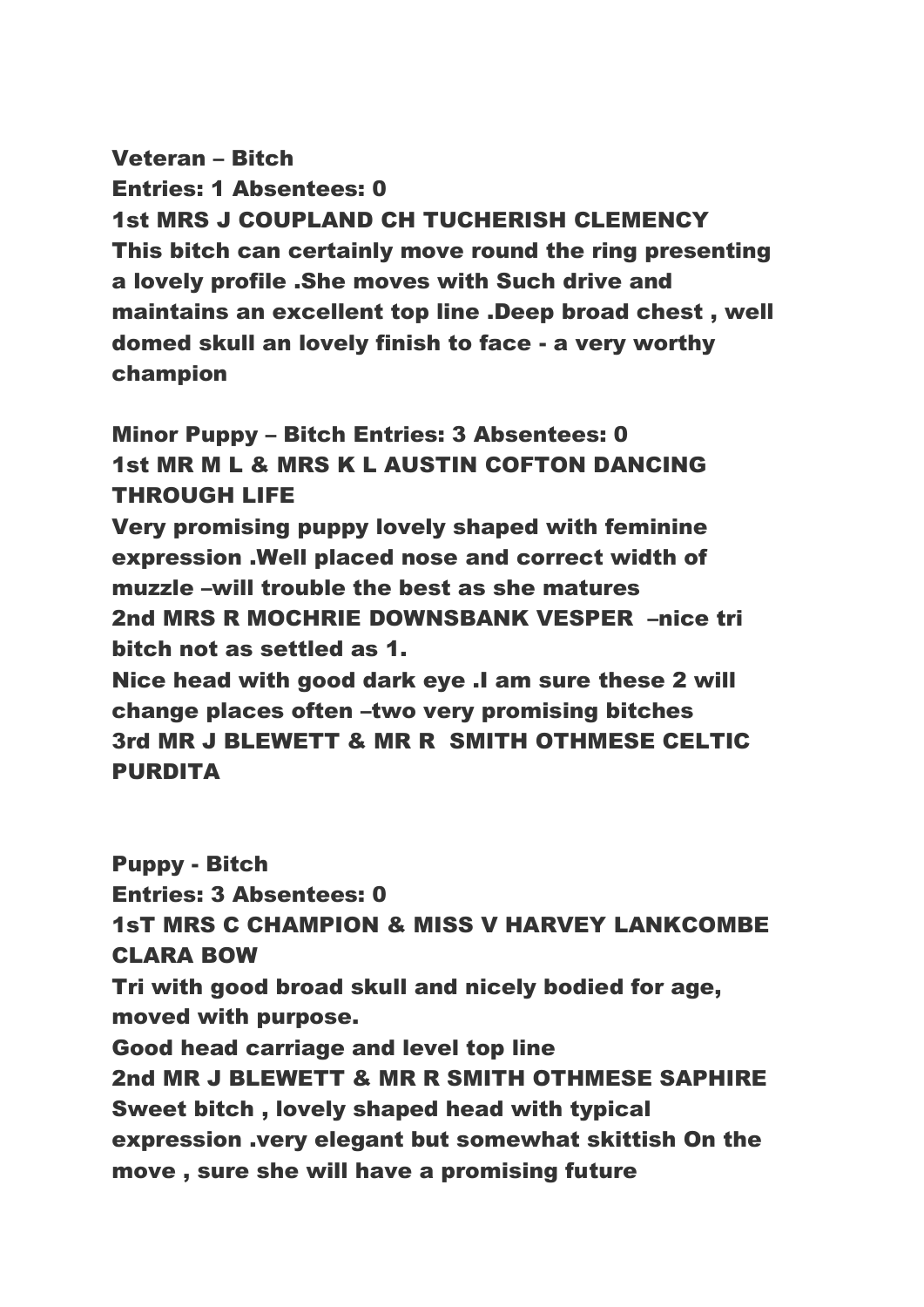## 3rd MISS C MELVILLE & MRS T JACKSON AMANTRA REGAL STAR

Junior - Bitch Entries: 4 Absentees: 0 1st MRS J COUPLAND WINIE OD DVOU ORECHU AND TUCHERISH (IMP CZE) b/t who has a lot going for her , she is well bodied with a level topline.promising coat with excellent tan markings , moved to advantage 2nd MR J BLEWETT & MR R SMITH COFTON TALLISKER WITH OTHMESE Nice bitch that lost out on maturity to 1 .Another b/t with good tan markings. Soft expression with good dark eye 3rd MISS C MELVILLE AMANTRA SUMMER SHOWGIRL ()

Yearling - Bitch Entries: 3 Absentees: 0 1st MRS I M ASKINS & MRS M E KENDALL COFTON WINTER TIME TALE AT HEADRA JW This Blenheim bitch stands foursquare , so wellconstructed stylish mover who goes so well Both before and behind .demonstrates a happy temperament and is an excellent show girl 2nd MRS R MOCHRIE DOWNSBANK TIGER LILLY JW Good broad skull with good nose placement .Nice bone and good depth of rib , moved true Both ways 3rd MR R S & MRS R K BAKER COFTON FAIRY TALE

Post Graduate - Bitch Entries: 3 Absentees: 0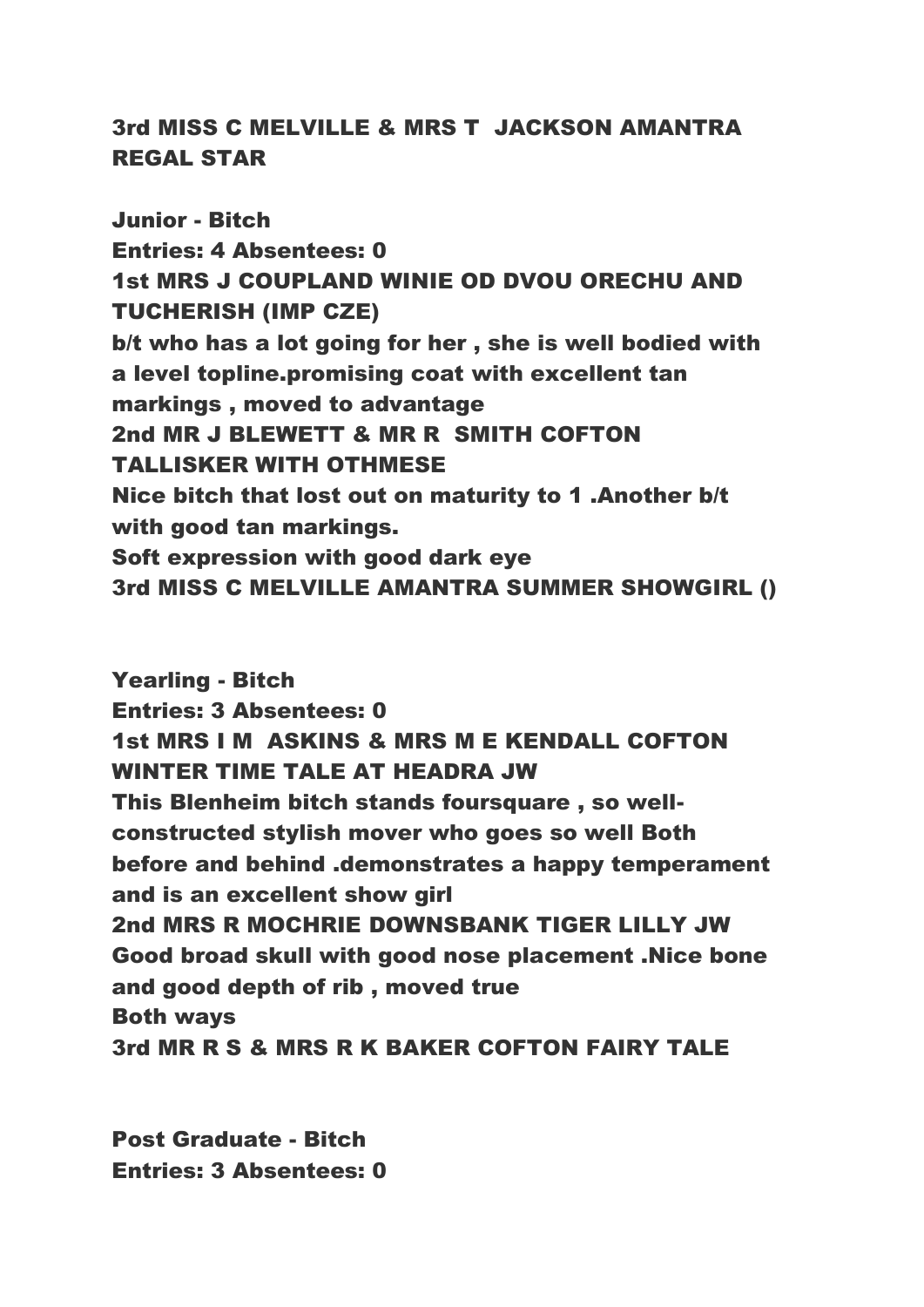### 1st MRS M, MR Z CHAPMAN & MISS T IRELANDELLEMICH DAY DREAM

This bitch has to be handled to be appreciated .She is so well constructed and balanced Won this class on movement and shown to advantage by her young handler

2nd MR T W & MRS C A HARDIMAN TOVARICH TEANNA This b/t bitch showed well , good bone , well laid back shoulders and positive movement behind Unlucky to meet 1 on the day 3rd MR J BLEWETT & MR R SMITH OTHMESE **DIAMOND** 

Limit - Bitch Entries: 3 Absentees: 0 1st MR S R GOODWIN LANOLA MADEMOISELLE JW Tri bitch who Is a nice size .Moved and showed very well demonstrating elegant movement with correct drive behind .nice headpiece with correctly shaped skull and well set nose 2nd MRS L M GILLHESPY LORPHIL'S DESIGN Another very nice bitch who is also cobby and well made. She presented a good outline And moved to advantage 3rd MRS R MOCHRIE DOWNSBANK BETSY TROTWOOD JW

Open – Bitch Entries: 3 Absentees: 0 1st MR I WILLEY& MISS C SIDDLE CH PENEMMA MISTY FOR ME JW The standard requires Refined, compact and cobby and this girl is all three